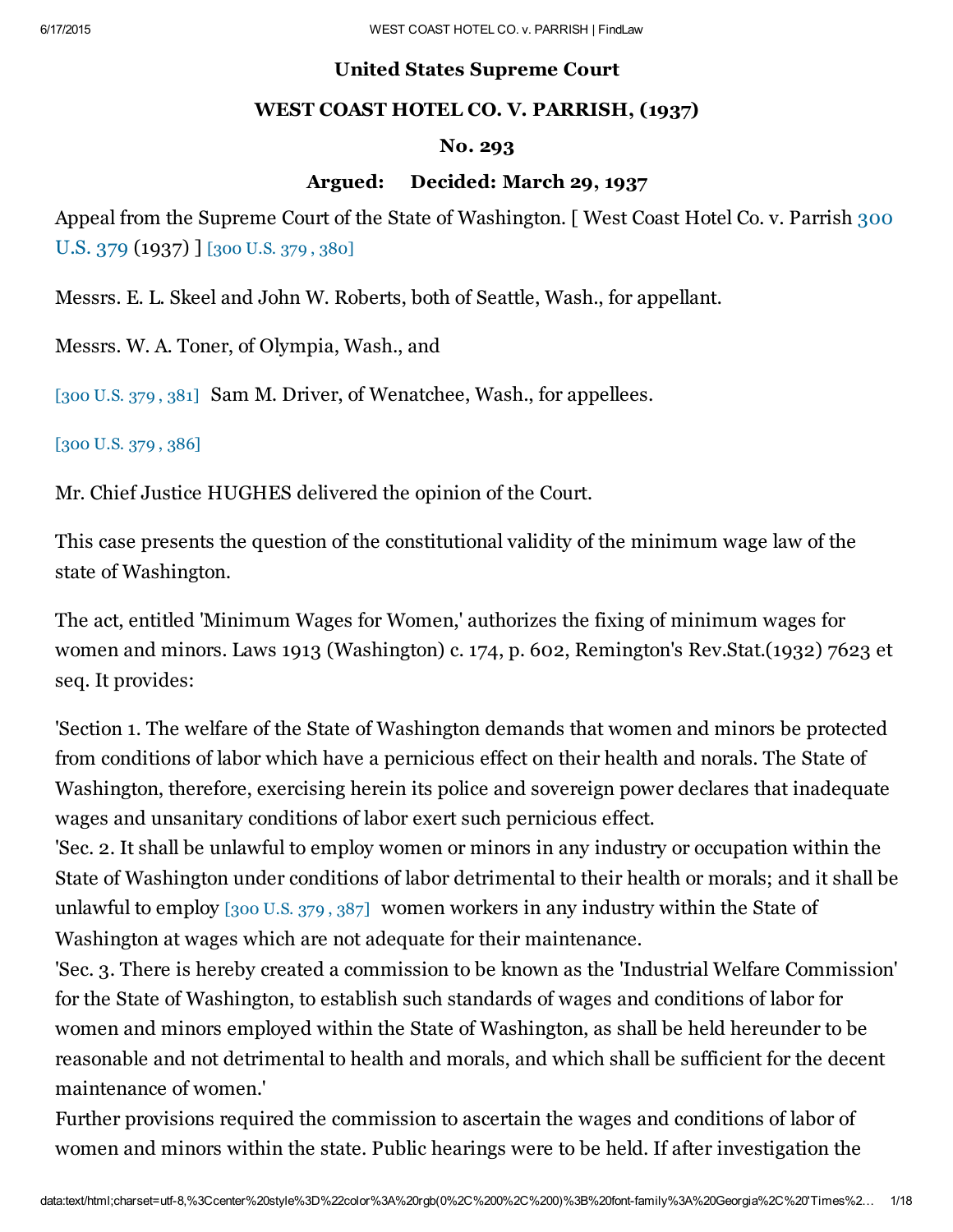commission found that in any occupation, trade, or industry the wages paid to women were 'inadequate to supply them necessary cost of living and to maintain the workers in health,' the commission was empowered to call a conference of representatives of employers and employees together with disinterested persons representing the public. The conference was to recommend to the commission, on its request, an estimate of a minimum wage adequate for the purpose above stated, and on the approval of such a recommendation it became the duty of the commission to issue an obligatory order fixing minimum wages. Any such order might be reopened and the question reconsidered with the aid of the former conference or a new one. Special licenses were authorized for the employment of women who were 'physically defective or crippled by age or otherwise,' and also for apprentices, at less than the prescribed minimum wage.

By a later act the Industrial Welfare Commission was abolished and its duties were assigned to the Industrial Welfare Committee consisting of the Director of Labor and Industries, the Supervisor of Industrial Insurance, [300 U.S. 379 , 388] the Supervisor of Industrial Relations, theIndustrial Statistician, and the Supervisor of Women in Industry. Laws 1921 (Washington) c. 7, p. 12, Remington's Rev.Stat.(1932) 10840, 10893.

The appellant conducts a hotel. The appellee Elsie Parrish was employed as a chambermaid and (with her husband) brought this suit to recover the difference between the wages paid her and the minimum wage fixed pursuant to the state law. The minimum wage was \$14.50 per week of 48 hours. The appellant challenged the act as repugnant to the due process clause of the Fourteenth Amendment of the Constitution of the United States. The Supreme Court of the state, reversing the trial court, sustained the statute and directed judgment for the plaintiffs. Parrish v. West Coast Hotel Co., 185 Wash. 581, 55 P.(2d) 1083. The case is here on appeal.

The appellant relies upon the decision of this Court in Adkins v. [Children's](http://caselaw.findlaw.com/us-supreme-court/261/525.html#24) Hospital, 261 U.S. 525, 24 A.L.R. 1238, which held invalid the District of Columbia Minimum Wage Act (40 Stat. 960) which was attacked under the due process clause of the Fifth Amendment. On the argument at bar, counsel for the appellees attempted to distinguish the Adkins Case upon the ground that the appellee was employed in a hotel and that the business of an innkeeper was affected with a public interest. That effort at distinction is obviously futile, as it appears that in one of the cases ruled by the Adkins opinion the employee was a woman employed as an elevator operator in a hotel. Adkins v. Lyons, 261 [U.S.](http://caselaw.findlaw.com/us-supreme-court/261/525.html) 525 , at page 542, 395, 24 A.L.R. 1238.

The recent case of Morehead v. New York ex rel. Tipaldo, 298 [U.S.](http://caselaw.findlaw.com/us-supreme-court/298/587.html#103) 587, 103 A.L.R. 1445, came here on certiorari to the New York court which had held the New York minimum wage act for women to be invalid. A minority of this Court thought that the New York statute was distinguishable in a material feature from that involved in the Adkins Case and that for that and other reasons the New [300 U.S. 379 , 389] York statute should be sustained. But the Court of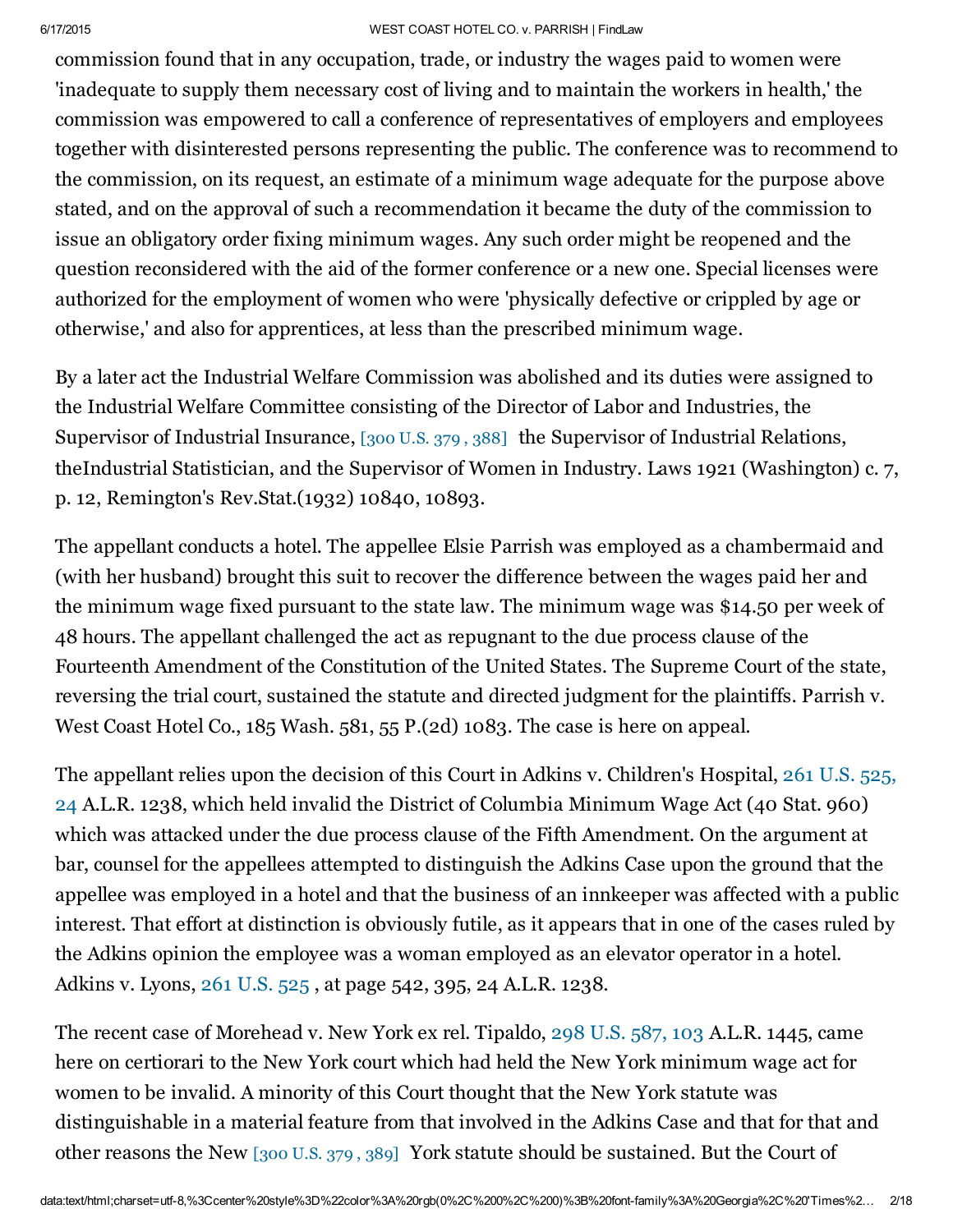Appeals of New York had said that it found no material difference between the two statutes and this Court held that the 'meaning of the statute' as fixed by the decision of the state court 'must be accepted here as if the meaning had been specifically expressed in the enactment.' 298 [U.S.](http://caselaw.findlaw.com/us-supreme-court/298/587.html) 587 , at page 609, 56 S. Ct. 918, 922, 103 A.L.R. 1445. That view led to the affirmance by this Court of the judgment in the Morehead Case, as the Court considered that the only question before it was whether the Adkins Case was distinguishable and that reconsideration of that decision had not been sought. Upon that point the Court said: 'The petition for the writ sought review upon the ground that this case (Morehead) is distinguishable from that one (Adkins). No application has been made for reconsideration of the constitutional question there decided. The validity of the principles upon which that decision rests is not challenged. This court confines itself to the ground upon which the writ was asked or granted . \* \* \* Here the review granted was no broader than sought by the petitioner. \* \* \* He is not entitled and does not ask to be heard upon the question whether the Adkins Case should be overruled. He maintains that it may be distinguished on the ground that the statutes are vitally dissimilar.' 298 [U.S.](http://caselaw.findlaw.com/us-supreme-court/298/587.html) 587 , at pp. 604, 605, 920, 103 A.L.R. 1445.

We think that the question which was not deemed to be open in the Morehead Case is open and is necessarily presented here. The Supreme Court of Washington has upheld the minimum wage statute of that state. It has decided that the statute is a reasonable exercise of the police power of the state. In reaching that conclusion, the state court has invoked principles long established by this Court in the application of the Fourteenth Amendment. The state court has refused to regard the decision in the Adkins Case as determinative and has pointed to our decisions both before and since that case as justifying its position. We are of the opinion that this ruling of [300 U.S. 379 , 390] the state court demands on our part a re-examination of the Adkins Case. The importance of the question, in which many states having similar laws are concerned, the close division by which the decision in the Adkins Case was reached, and the economic conditions which have supervened, and in the light of which the reasonableness of the exercise of the protective power of the state must be considered, make it not only appropriate, but we think imperative, that in deciding the present case the subject should receive fresh consideration.

The history of the litigation of this question may be briefly stated. The minimum wage statute of Washington was enacted over twenty-three years ago. Prior to the decision in the instant case, it had twice been held valid by the Supreme Court of the state. Larsen v. Rice, 100 Wash. 642, 171 P. 1037; Spokane Hotel Co. v. Younger, 113 Wash. 359, 194 P. 595. The Washington statute is essentially the same as that enacted in Oregon in the same year. Laws 1913 (Oregon) c. 62, p. 92. The validity of the latter act was sustained by the Supreme Court of Oregon in Stettler v. O'Hara, 69 Or. 519, 139 P. 743, L.R.A.1917C, 944, Ann.Cas.1916A, 217, and Simpson v. O'Hara, 70 Or. 261, 141 P. 158. These cases, after reargument, were affirmed here by an equally divided court, in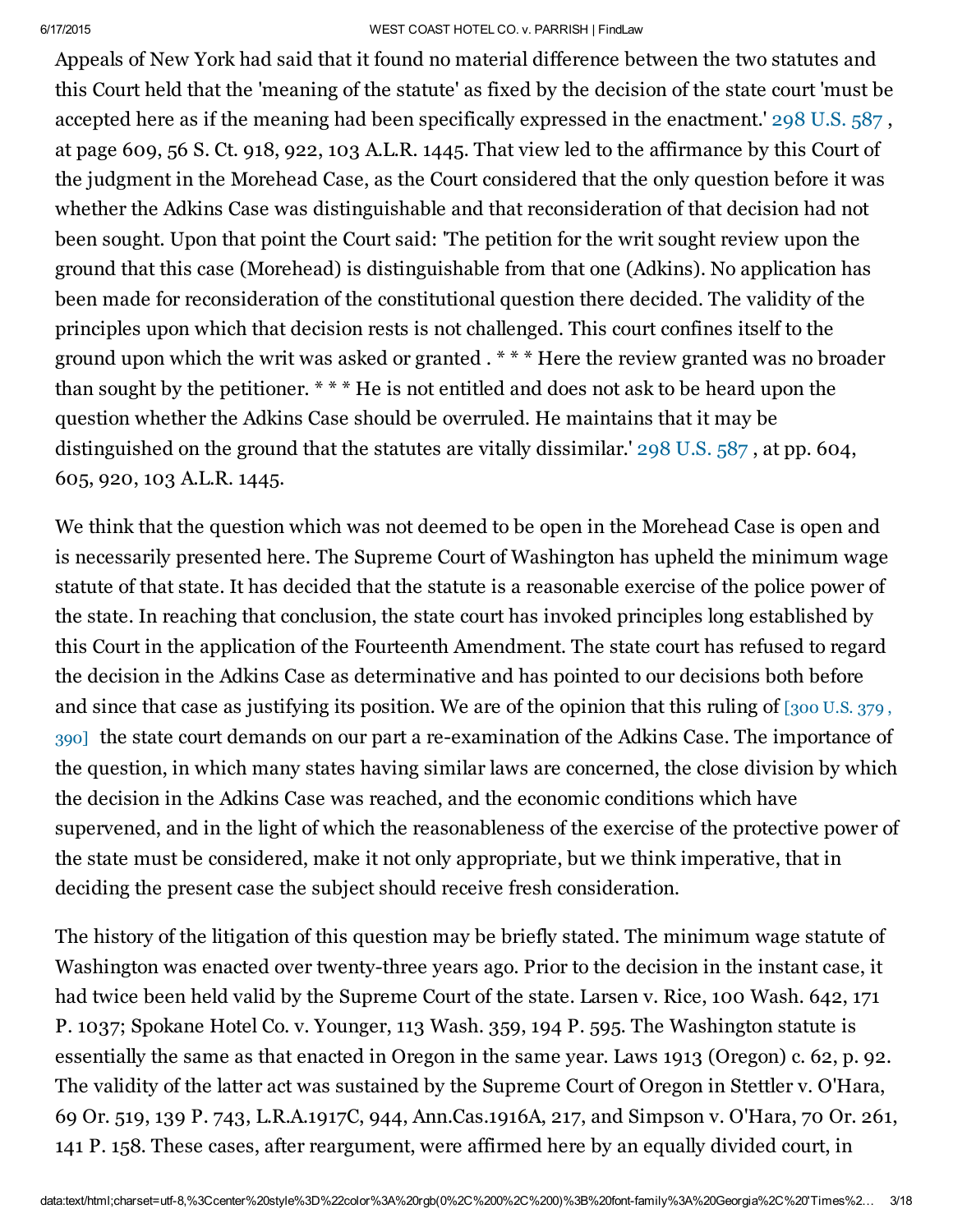1917. 243 [U.S.](http://caselaw.findlaw.com/us-supreme-court/243/629.html) 629 . The law of Oregon thus continued in effect. The District of Columbia Minimum Wage Law (40 Stat. 960) was enacted in 1918. The statute was sustained by the Supreme Court of the District in the Adkins Case. Upon appeal the Court of Appeals of the District first affirmed that ruling, but on rehearing reversed it and the case came before this Court in 1923. The judgment of the Court of Appeals holding the act invalid was affirmed, but with Chief Justice Taft, Mr. Justice Holmes, and Mr. Justice Sanford dissenting, and Mr. Justice Brandeis taking no part. The dissenting opinions took the ground that the decision was at variance with the [300 U.S. 379 , 391] principles which this Court had frequently announced and applied. In 1925 and 1927, the similar ninimum wage statutes of Arizona and Arkansas were held invalid upon the authority of the Adkins Case. The Justices who had dissented in that case bowed to the ruling and Mr. Justice Brandeis dissented. Murphy v. Sardell, 269 [U.S.](http://caselaw.findlaw.com/us-supreme-court/269/530.html) 530; Donham v. West-Nelson Co., 273 [U.S.](http://caselaw.findlaw.com/us-supreme-court/273/657.html) 657 . The question did not come before us again until the last term in the Morehead Case, as already noted. In that case, briefs supporting the New York statute were submitted by the states of Ohio, Connecticut, Illinois, Massachusetts, New Hampshire, New Jersey, and Rhode Island. 298 U.S. page 604, note, 103 A.L.R. 1445. Throughout this entire period the Washington statute now under consideration has been in force.

The principle which must control our decision is not in doubt. The constitutional provision invoked is the due process clause of the Fourteenth Amendment governing the states, as the due process clause invoked in theAdkins Case governed Congress. In each case the violation alleged by those attacking minimum wage regulation for women is deprivation of freedom of contract. What is this freedom? The Constitution does not speak of freedom of contract. It speaks of liberty and prohibits the deprivation of liberty without due process of law. In prohibiting that deprivation, the Constitution does not recognize an absolute and uncontrollable liberty. Liberty in each of its phases has its history and connotation. But the liberty safeguarded is liberty in a social organization which requires the protection of law against the evils which menace the health, safety, morals, and welfare of the people. Liberty under the Constitution is thus necessarily subject to the restraints of due process, and regulation which is reasonable in relation to its subject and is adopted in the interests of the community is due process. [300 U.S. 379 , 392] This essential limitation of liberty in general governs freedom of contract in particular. More than twenty-five years ago we set forth the applicable principle in these words, after referring to the cases where the liberty guaranteed by the Fourteenth Amendment had been broadly described. [1](http://caselaw.findlaw.com/us-supreme-court/300/379.html#f1)

'But it was recognized in the cases cited, as in many others, that freedom of contract is a qualified, and not an absolute, right. There is no absolute freedom to do as one wills or to contract as one chooses. The guaranty of liberty does not withdraw from legislative supervision that wide department of activity which consists of the making of contracts, or deny to government the power to provide restrictive safeguards. Liberty implies the absence of arbitrary restraint, not immunity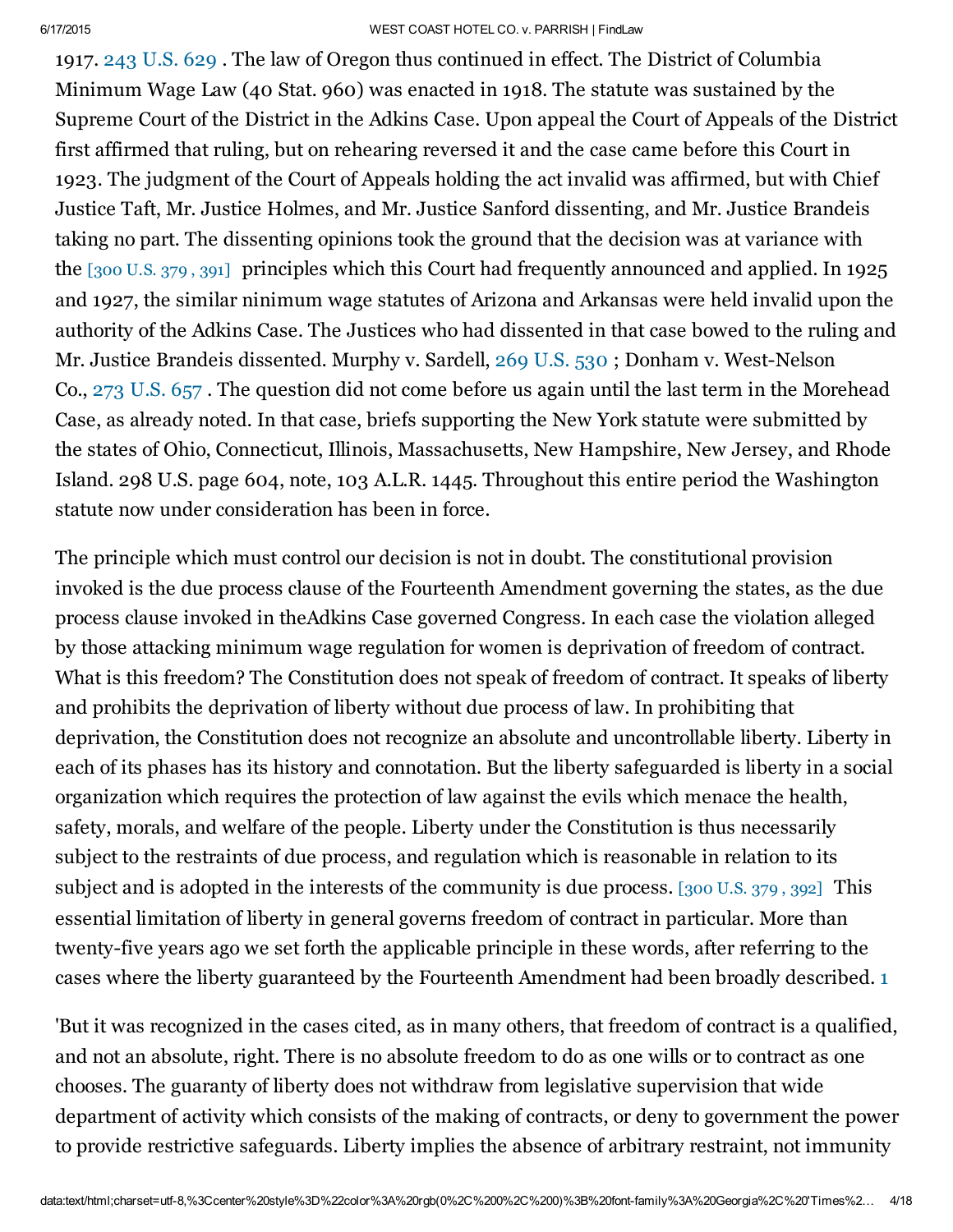from reasonable regulations and prohibitions imposed in the interests of the community.' Chicago, Burlington & Quincy R. Co. v. McGuire, 219 U.S. [549,](http://caselaw.findlaw.com/us-supreme-court/219/549.html#565) 565 , 262. This power under the Constitution to restrict freedom of contract has had many illustrations. [2](http://caselaw.findlaw.com/us-supreme-court/300/379.html#f2) That it may be exercised in the public interest with respect to contracts [300 U.S. 379 , 393] between employer and employee is undeniable. Thus statutes have been sustained limiting employment in underground mines and smelters to eight hours a day (Holden v. Hardy, 169 [U.S.](http://caselaw.findlaw.com/us-supreme-court/169/366.html) 366 ); in requiring redemption in cash of store orders or other evidences of indebtedness issued in the payment of wages (Knoxville Iron Co. v. Harbison,183 [U.S.](http://caselaw.findlaw.com/us-supreme-court/183/13.html) 13 ); in [forbidding](http://caselaw.findlaw.com/us-supreme-court/190/169.html) the payment of seamen's wages in advance (Patterson v. The Bark Eudora, 190 U.S. 169 ); in making it unlawful to contract to pay miners employed at quantity rates upon the basis of screened coal instead of the weight of the coal as originally produced in the mine (McLean v. Arkansas, 211 [U.S.](http://caselaw.findlaw.com/us-supreme-court/211/539.html) 539 ); in prohibiting contracts limiting liability for injuries to employees (Chicago, Burlington & Quincy R. Co. v. McGuire, supra); in limiting hours of work of employees in manufacturing establishments (Bunting v. Oregon, 243 [U.S.](http://caselaw.findlaw.com/us-supreme-court/243/426.html) 426 , Ann.Cas.1918A, 1043); and in maintaining workmen's compensation laws (New York Central R. Co. v. White, 243 [U.S.](http://caselaw.findlaw.com/us-supreme-court/243/188.html) 188 , L.R.A.1917D, 1, Ann.Cas.1917D, 629; Mountain Timber Co. v. Washington, 243 [U.S.](http://caselaw.findlaw.com/us-supreme-court/243/219.html) 219 , Ann.Cas.1917D, 642). In dealing with the relation of employer and employed, the Legislature has necessarily a wide field of discretion in order that there may be suitable protection of health and safety, and that peace and good order may be promoted through regulations designed to insure wholesome conditions of work and freedom from oppression. Chicago, Burlington & Quincy R. Co. v. McGuire, supra, 219 [U.S.](http://caselaw.findlaw.com/us-supreme-court/219/549.html) 549 , at page 570.

The point that has been strongly stressed that adult employees should be deemed competent to make their own contracts was decisively met nearly forty years ago in Holden v. Hardy, supra, where we pointed out the inequality in the footing of the parties. We said (Id., 169 U.S. [366,](http://caselaw.findlaw.com/us-supreme-court/169/366.html#397) 397, 390):

'The legislature has also recognized the fact, which the experience of legislators in many states has corroborated, that the proprietors of these establishments and their operatives do not stand upon an equality, and that [300 U.S. 379 , 394] their interests are, to a certain extent, conflicting. The former naturally desire to obtain as much labor as possible from their employe s, while the latter are often induced by the fear of discharge to conform to regulations which their judgment, fairly exercised, would pronounce to be detrimental to their health or strength. In other words, the proprietors lay down the rules, and the laborers are practically constrained to obey them. In such cases self-interest is often an unsafe guide, and the legislature may properly interpose its authority.'

And we added that the fact 'that both parties are of full age, and competent to contract, does not necessarily deprive the state of the power to interfere, where the parties do not stand upon an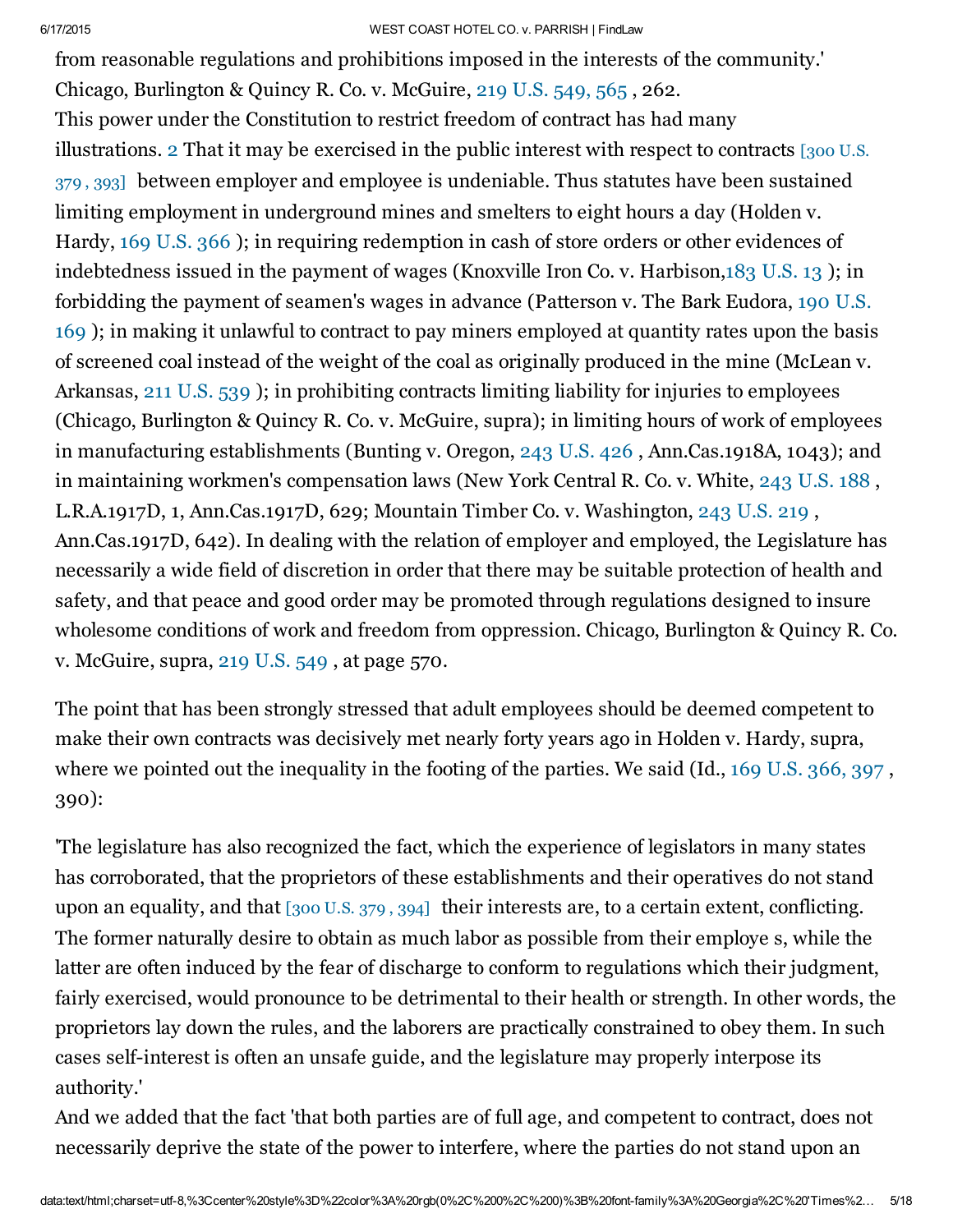equality, or where the public heath demands that one party to the contract shall be protected against himself.' 'The state still retains an interest in his welfare, however reckless he may be. The whole is no greater than the sum of all the parts, and when the individual health, safety, and welfare are sacrificed or neglected, the state must suffer.'

It is manifest that this established principle is peculiarly applicable in relation to the employment of women in whose protection the state has a special interest. That phase of the subject received elaborate consideration in Muller v. Oregon (1908) 208 [U.S.](http://caselaw.findlaw.com/us-supreme-court/208/412.html#326) 412, 326 , 13 Ann.Cas. 957, where the constitutional authority of the state to limit the working hours of women was sustained. We emphasized the consideration that 'woman's physical structure and the performance of maternal functions place her at a disadvantage in the struggle for subsistence' and that her physical well being 'becomes an object of public interest and care in order to preserve the strength and vigor of the race.' We emphasized the need of protecting women against oppression despite her possession of contractual rights. We said that 'though limitations upon personal and contractual rights may be removed by legislation, there is that in her [300 U.S. 379 , 395] disposition and habits of life which will operate against a full assertion of those rights. She will still be where some legislation to protect her seems necessary to secure a real equality of right.' Hence she was 'properly placed in a class by herself, and legislation designed for her protection may be sustained, even when like legislation is not necessary for men, and could not be sustained.' We concluded that the limitations which the statute there in question 'places upon her contractual powers, upon her right to agree with her employer, as to the time she shall labor' were 'not imposed solely for her benefit, but also largely for the benefit of all.' Again, in Quong Wing v. Kirkendall, 223 [U.S.](http://caselaw.findlaw.com/us-supreme-court/223/59.html#63) 59, 63 , in referring to a differentiation with respect to the employment of women, we said that the Fourteenth Amendment did not interfere with state power by creating a 'fictitious equality.' We referred to recognized classifications on the basis of sex with regard to hours of work and in other matters, and we observed that the particular points at which that difference shall be enforced by legislation were largely in the power of the state. In later rulings this Court sustained the regulation of hours of work of women employees in Riley v. Massachusetts, 232 [U.S.](http://caselaw.findlaw.com/us-supreme-court/232/671.html) 671 (factories), Miller v. Wilson, 236 [U.S.](http://caselaw.findlaw.com/us-supreme-court/236/373.html) 373 , L.R.A.1915F, 829 (hotels), and Bosley v. McLaughlin, 236 [U.S.](http://caselaw.findlaw.com/us-supreme-court/236/385.html) 385 (hospitals).

This array of precedents and the principles they applied were thought by the dissenting Justices in the Adkins Case to demand that the minimum wage statute be sustained. The validity of the distinction made by the Court between a minimum wage and a maximum of hours in limiting liberty of contract was especially challenged. 261 [U.S.](http://caselaw.findlaw.com/us-supreme-court/261/525.html) 525, at page 564, 403, 24 A.L.R. 1238. That challenge persists and is without any satisfactory answer. As Chief Justice Taft observed: 'In absolute freedom of contract the one term is as important as the other, for both enter equally into the consideration given and received, a restriction as to  $[300 \text{ U.S. } 379, 396]$  the one is not any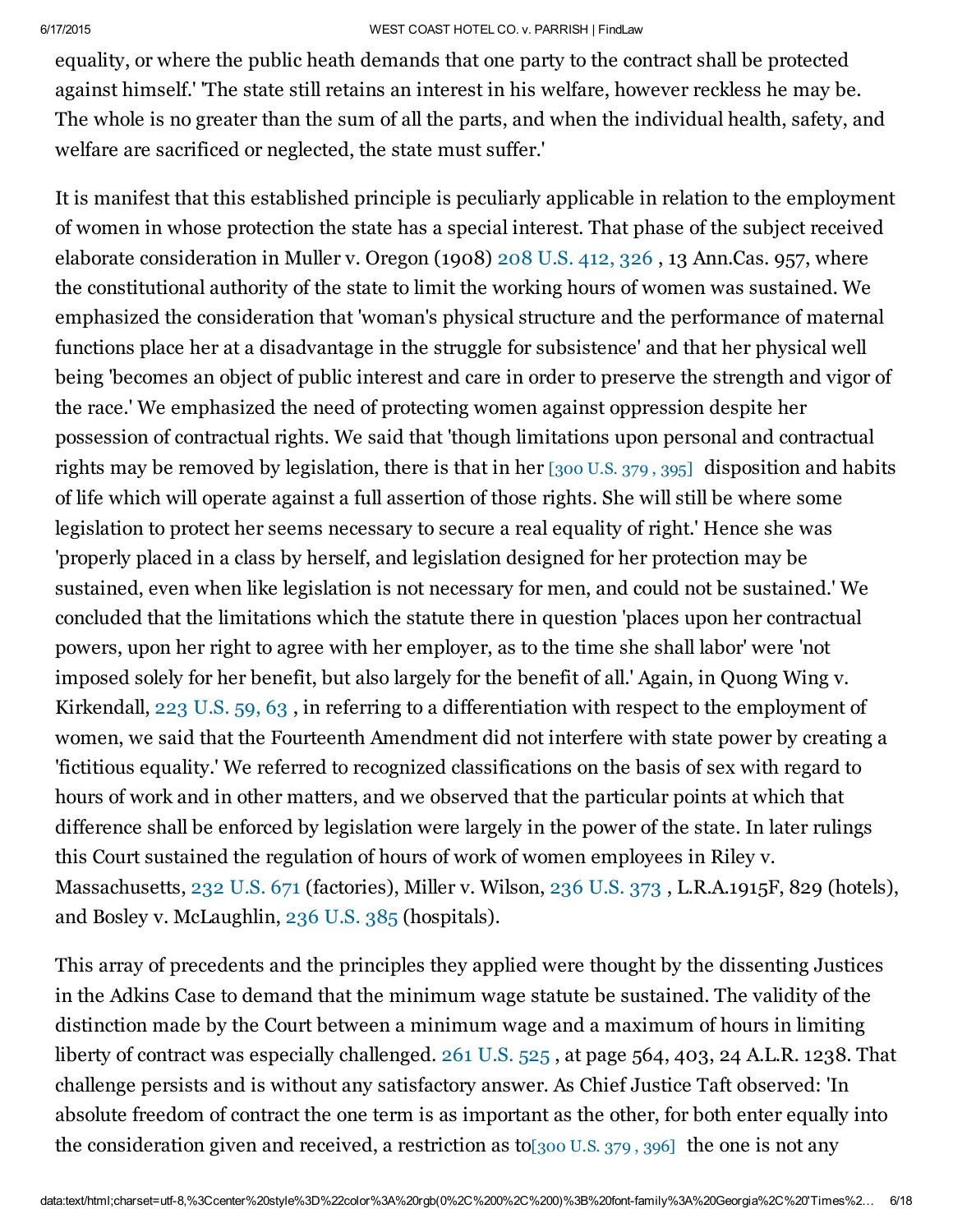greater in essence than the other, and is of the same kind. One is the multiplier and the other the multiplicand.' And Mr. Justice Holmes, while recognizing that 'the distinctions of the law are distinctions of degree,' could 'perceive no difference in the kind or degree of interference with liberty, the only matter with which we have any concern, between the one case and the other. The bargain is equally affected whichever half you regulate.' Id., 261 [U.S.](http://caselaw.findlaw.com/us-supreme-court/261/525.html) 525 , at p. 569, 43 S. Ct. 394, 405, 24 A.L.R. 1238.

One of the points which was pressed by the Court in supporting its ruling in the Adkins Case was that the standard set up by the District of Columbia Act did not take appropriate account of the value of the services rendered. In the Morehead Case, the minority thought that the New York statute had met that point in its definition of a 'fair wage' and that it accordingly presented a distinguishable feature which the Court could recognize within the limits which the Morehead petition for certiorari was deemed to present. The Court, however, did not take that view and the New York Act was held to be essentially the same as that for the District of Columbia. The statute now before us is like the latter, but we are unable to conclude that in its minimum wage requirement the state has passed beyond the boundary of its broad protective power.

The minimum wage to be paid under the Washington statute is fixed after full consideration by representatives of employers, employees, and the public. It may be assumed that the minimum wage is fixed in consideration of the services that are performed in the particular occupations under normal conditions. Provision is made for special licenses at less wages in the case of women who are incapable of full service. The statement of Mr. Justice Holmes in the Adkins Case is pertinent: 'This statute does not compel anybody to pay anything. It simply forbids employment at rates below those fixed as [300 U.S. 379, 397] the minimum requirement of health and right living. It is safe to assume that women will not be employed at even the lowest wages allowed unless they earn them, or unless the employer's business can sustain the burden. In short the law in its character and operation is like hundreds of so-called police laws that have been up-held.'261 [U.S.](http://caselaw.findlaw.com/us-supreme-court/261/525.html) 525, at page 570, 406, 24 A.L.R. 1238. And Chief Justice Taft forcibly pointed out the consideration which is basic in a statute of this character: 'Legislatures which adopt a requirement of maximum hours or minimum wages may be presumed to believe that when sweating employers are prevented from paying unduly low wages by positive law they will continue their business, abating that part of their profits, which were wrung from the necessities of their employees, and will concede the better terms required by the law, and that while in individual cases, hardship may result, the restriction will enure to the benefit of the general class of employees in whose interest the law is passed, and so to that of the community at large.' Id., 261 [U.S.](http://caselaw.findlaw.com/us-supreme-court/261/525.html) 525 , at page 563, 403, 24 A.L.R. 1238.

We think that the views thus expressed are sound and that the decision in the Adkins Case was a departure from the true application of the principles governing the regulation by the state of the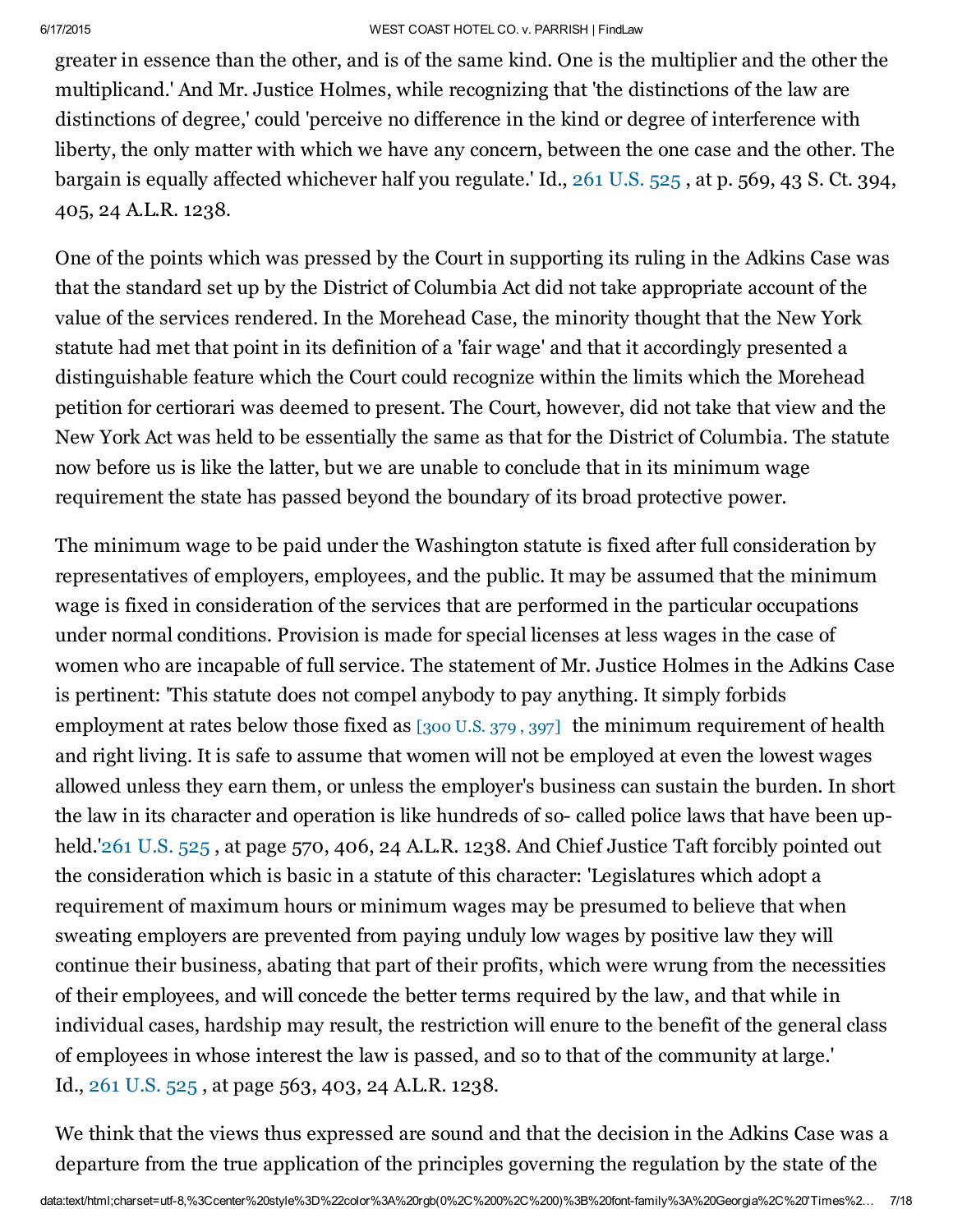relation of employer and employed. Those principles have been reenforced by our subsequent decisions. Thus in Radice v. New York, 264 [U.S.](http://caselaw.findlaw.com/us-supreme-court/264/292.html) 292 , we sustained the New York statute which restricted the employment of women in restaurants at night. In O'Gorman & Young v. Hartford Fire Insurance Company, 282 [U.S.](http://caselaw.findlaw.com/us-supreme-court/282/251.html#72) 251, 72 A.L.R. 1163, which upheld an act regulating the commissions of insurance agents, we pointed to the presumption of the constitutionality of a statute dealing with a subject within the scope of the police power and to the absence of any factual foundation of record for deciding that the limits of power had been transcended. In Nebbia v. New York, 291 U.S. [502,](http://caselaw.findlaw.com/us-supreme-court/291/502.html#89) 89 A.L.R. 1469, dealing [300 U.S. 379 , 398] with the New York statute providing for minimum prices for milk, the general subject of the regulation of the use of private property and of the making of private contracts received an exhaustive examination, and we again declared that if such laws 'have a reasonable relation to a proper legislative purpose, and are neither arbitrary nor discriminatory, the requirements of dur process are satisfied'; that 'with the wisdom of the policy adopted, with the adequacy or practicability of the law enacted to forward it, the courts are both incompetent and unauthorized to deal'; that 'times without number we have said that the Legislature is primarily the judge of the necessity of such an enactment, that every possible presumption is in favor of its validity, and that though the court may hold views inconsistent with the wisdom of the law, it may not be annulled unless palpably in excess of legislative power.' Id., 291 [U.S.](http://caselaw.findlaw.com/us-supreme-court/291/502.html) 502 , at pages 537, 538, 516, 89 A.L.R. 1469.

With full recognition of the earnestness and vigor which characterize the prevailing opinion in the Adkins Case, we find it impossible to reconcile that ruling with these well-considered declarations. What can be closer to the public interest than the health of women and their protection from unscrupulous and overreaching employers? And if the protection of women is a legitimate end of the exercise of state power, how can it be said that the requirement of the payment of a minimum wage fairly fixed in order to meet the very necessities of existence is not an admissible means to that end? The Legislature of the state was clearly entitled to consider the situation of women in employment, the fact that they are in the class receiving the least pay, that their bargaining power is relatively weak, and that they are the ready victims of those who would take advantage of their necessitous circumstances. The Legislature was entitled to adopt measures to reduce the evils of the 'sweating sys- [300 U.S. 379, 399] tem,' the exploiting of workers at wages so low as to be insufficient to meet the bare cost of living, thus making their very helplessness the occastion of a most injurious competition. The Legislature had the right to consider that its minimum wage requirements would be an important aid in carrying out its policy of protection. The adoption of similar requirements by many states evidences a deepseated conviction both as to the presence of the evil and as to the means adapted to check it. Legislative response to that conviction cannot be regarded as arbitrary or capricious and that is all we have to decide. Even if the wisdom of the policy be regarded as debatable and its effects uncertain, still the Legislature is entitled to its judgment.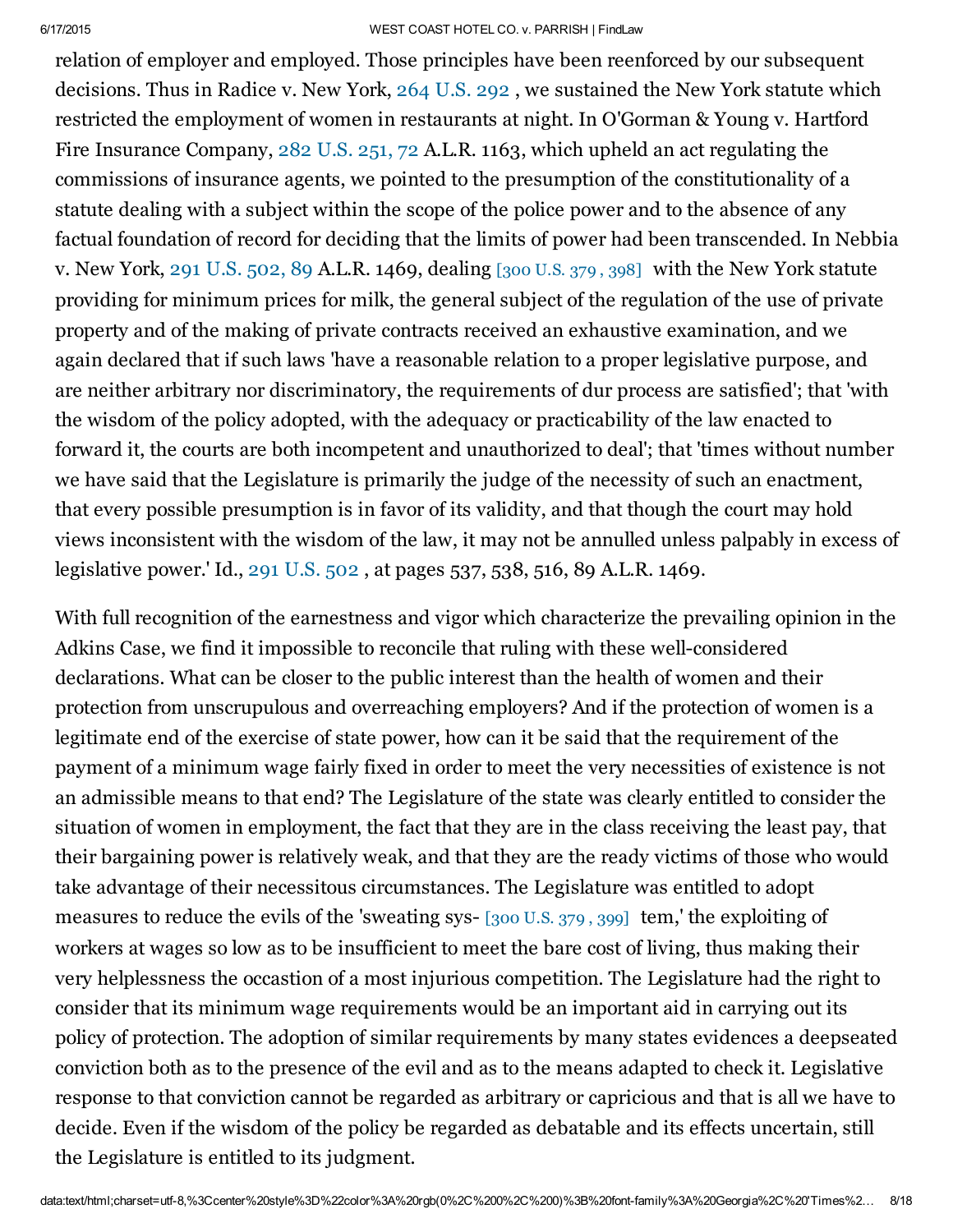There is an additional and compelling consideration which recent economic experience has brought into a strong light. The exploitation of a class of workers who are in an unequal position with respect to bargaining power and are thus relatively defenseless against the denial of a living wage is not only detrimental to their health and well being, but casts a direct burden for their support upon the community. What these workers lose in wages the taxpayers are called upon to pay. The bare cost of living must be met. We may take judicial notice of the unparalleled demands for relief which arose during the recent period of depression and still continue to an alarming extent despite the degree of economic recovery which has been achieved. It is unnecessary to cite official statistics to establish what is of common knowledge through the length and breadth of the land. While in the instant case no factual brief has been presented, there is no reason to doubt that the state of Washington has encountered the same social problem that is present elsewhere. The community is not bound to provide what is in effect a subsidy for unconscionable employers. The  $[300 \text{ U.S. } 379, 400]$  community may direct its law-making power to correct the abuse which springs from their selfish disregard of the public interest. The argument that the legislation in question constitutes an arbitrary discrimination, because it does not extend to men, is unavailing. This Court has frequently held that the legislative authority, acting within its proper field, is not bound to extend its regulation to all cases which it might possibly reach. The Legislature 'is free to recognize degrees of harm and it may confine its restrictions to those classes of cases where the need is deemed to be clearest.' If 'the law presumably hits the evil where it is most felt, it is not to be overthrown because there are other instances to which it might have been applied.' There is no 'doctrinaire requirement' that the legislation should be couched in all embracing terms. Carroll v. Greenwich Insurance Co., 199 U.S. [401,](http://caselaw.findlaw.com/us-supreme-court/199/401.html#411) 411 ; Patsone v. Pennsylvania, 232 U.S. [138,](http://caselaw.findlaw.com/us-supreme-court/232/138.html#144) 144 ; Keokee Coke Co. v. Taylor, 234 U.S. [224,](http://caselaw.findlaw.com/us-supreme-court/234/224.html#227) 227 ; Sproles v. binford, 286 U.S. [374,](http://caselaw.findlaw.com/us-supreme-court/286/374.html#396) 396 , 588; Semler v. Oregon Board, 294 U.S. [608,](http://caselaw.findlaw.com/us-supreme-court/294/608.html#610) 610 , 611, 571. This familiar principle has repeatedly been applied to legislation which singles out women, and particular classes of women, in the exercise of the state's protective power. Miller v. Wilson, supra, 236 [U.S.](http://caselaw.findlaw.com/us-supreme-court/236/373.html) 373 , at page 384, L.R.A.1915F, 829; Bosley v. McLaughlin, supra, 236 [U.S.](http://caselaw.findlaw.com/us-supreme-court/236/385.html) 385 , at pages 394, 395; Radice v. New York, supra, 264 [U.S.](http://caselaw.findlaw.com/us-supreme-court/264/292.html) 292, at pages 295-298, 326, 327. Their relative need in the presence of the evil, no less than the existence of the evil itself, is a matter for the legislative judgment.

Our conclusion is that the case of Adkins v. Children's Hospital, supra, should be, and it is, overruled. The judgment of the Supreme Court of the state of Washington is affirmed.

Affirmed.

Mr. Justice SUTHERLAND.

Mr. Justice VAN DEVANTER, Mr. Jjstice McREYNOLDS, Mr. Justice BUTLER, and I think the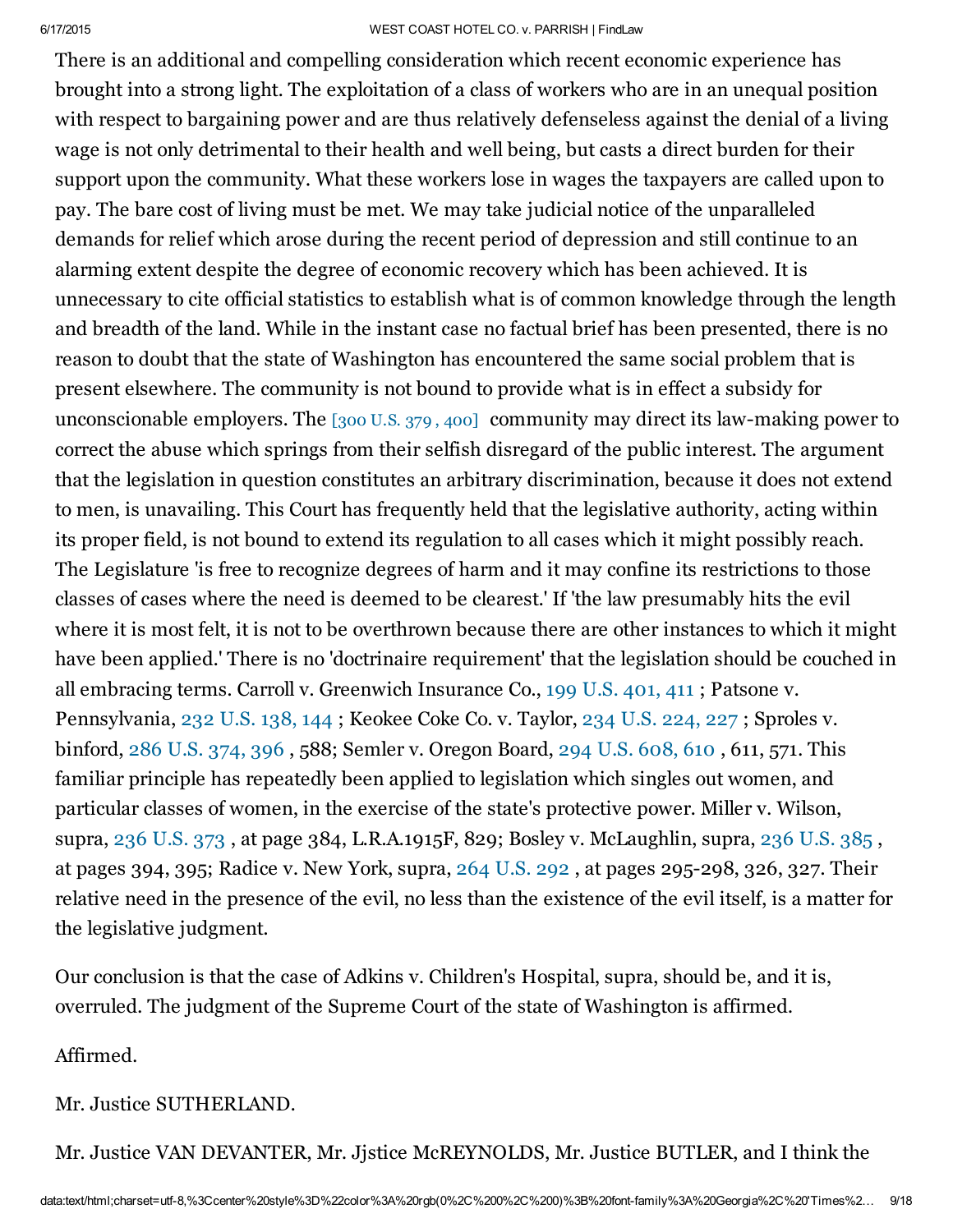judgment of the court below should be reversed. [300 U.S. 379 , 401] The principles and authorities relied upon to sustain the judgment were [considered](http://caselaw.findlaw.com/us-supreme-court/261/525.html#24) in Adkins v. Children's Hospital, 261 U.S. 525, 24 A.L.R. 1238, and Morehead v. New York ex rel. Tipaldo, 298 [U.S.](http://caselaw.findlaw.com/us-supreme-court/298/587.html#103) 587, 103 A.L.R. 1445, and their lack of application to cases like the one in hand was pointed out. A sufficient answer to all that is now said will be found in the opinions of the court in those cases. Nevertheless, in the circumstances, it seems well to restate our reasons and conclusions.

Under our form of government, where the written Constitution, by its own terms, is the supreme law, some agency, of necessity, must have the power to say the final word as to the validity of a statute assailed as unconstitutional. The Constitution makes it clear that the power has been intrusted to this court when the question arises in a controversy within its jurisdiction; and so long as the power remains there, its exercise cannot be avoided without betrayal of the trust.

It has been pointed out many times, as in the Adkins Case, that this judicial duty is one of gravity and delicacy; and that rational doubts must be resolved in favor of the constitutionality of the statute. But whose doubts, and by whom resolved? Undoubtedly it is the duty of a member of the court, in the process of reaching a right conclusion, to give due weight to the opposing views of his associates; but in the end, the question which he must answer is not whether such views seem sound to those who entertain them, but whether they convince him that the statute is constitutional or engender in his mind a rational doubt upon that issue. The oath which he takes as a judge is not a composite oath, but an individual one. And in passing upon the validity of a statute, he discharges a duty imposed upon him, which cannot be consummated justly by an automatic acceptance of the views of others which have neither convinced, nor created a reasonable doubt in, his mind. If upon a question so [300 U.S. 379 , 402] important he thus surrender his deliberate judgment, he stands forsworn. He cannot subordinate his convictions to that extent and keep faith with his oath or retain his judicial and moral independence.

The suggestion that the only check upon the exercise of the judicial power, when properly invoked, to declare a constitutional right superior to an unconstitutional statute is the judge's own faculty of self-restraint, is both ill considered and mischievous. Self-restraint belongs in the domain of will and not of judgment. The check upon the judge is that imposed by his oath of office, by the Constitution, and by his own conscientious and informed convictions; and since he has the duty to make up his own mind and adjudge accordingly, it is hard to see how there could be any other restraint. This Court acts as a unit. It cannot act in any other way; and the majority (whether a bare majority or a majority of all but one of its members), therefore, establishes the controlling rule as the decision of the court, binding, so long as it remains unchanged, equally upon those who disagree and upon those who subscribe to it. Otherwise, orderly administration of justice would cease. But it is the right of those in the minority to disagree, and sometimes, in matters of grave importance, their imperative duty to voice their disagreement at such length as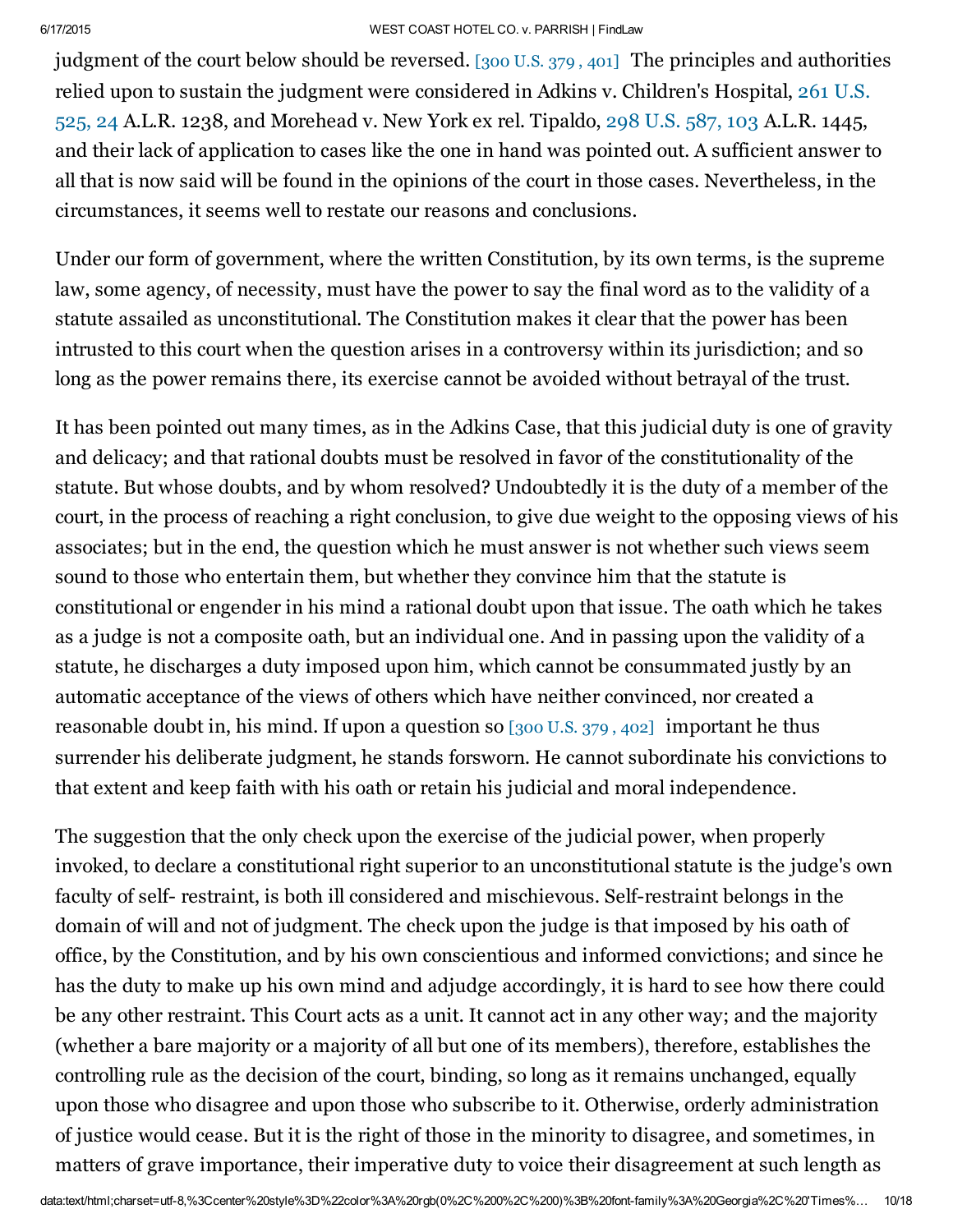the occasion demands-always, of course, in terms which, however forceful, do not offend the proprieties or impugn the good faith of those who think otherwise.

It is urged that the question involved should now receive fresh consideration, among other reasons, because of 'the economic conditions which have supervened'; but the meaning of the Constitution does not change with the ebb and flow of economic events. We frequently are told in more general words that the Constitution must be construed in the light of the present. If by that it is meant that the Constitution is made up of [300 U.S. 379 , 403] living words that apply to every new condition which they include, the statement is quite true. But to say, if that be intended, that the words of the Constitution mean today what they did not mean when written-that is, that they do not apply to a situation now to which they would have applied then-is to rob that instrument of the essential element which continues it in force as the people have made it until they, and not their official agents, have made it otherwise.

The words of Judge Campbell in People ex rel. Twitchell v. Blodgett, 13 Mich. 127, 139, 140, apply with peculiar force. 'But it may easily happen,' he said, 'that specific provisions may, in unforeseen emergencies, turn out to have been inexpedient. This does not make these provisions any less binding. Constitutions can not be changed by events alone. They remain binding as the acts of the people in their sovereign capacity, as the framers of Government, until they are amended or abrogated by the action prescribed by the authority which created them. It is not competent for any department of the Government to change a constitution, or declare it changed, simply because it appears ill adapted to a new state of things . \*\*\*

'Restrictions have, it is true, been found more likely than grants to be unsuited to unforeseen circumstances. \* \* \* But, where evils arise from the application of such regulations, their force cannot be denied or evaded; and the remedy consists in repeal or amendment, and not in false construction.' The principle is reflected in many decisions of this Court. See South Carolina v. United States, 199 U.S. [437,](http://caselaw.findlaw.com/us-supreme-court/199/437.html#448) 448 , 449, 4 Ann.Cas. 737; Lake County v. Rollins, 130 U.S. 662, 670 ; Knowlton v. Moore, 178 [U.S.](http://caselaw.findlaw.com/us-supreme-court/178/41.html#95) 41, 95 ; Rhode Island v. [Massachusetts,](http://caselaw.findlaw.com/us-supreme-court/130/662.html#670) 12 Pet. 657, 723; Craig v. [Missouri,](http://caselaw.findlaw.com/us-supreme-court/176/581.html#602) 4 Pet. 410, 431, 432; Ex parte Bain, 121 [U.S.](http://caselaw.findlaw.com/us-supreme-court/121/1.html#12) 1, 12 ; Maxwell v. Dow, 176 U.S. 581, 602 ; Jarrolt v. Moberly, 103 U.S. [580,](http://caselaw.findlaw.com/us-supreme-court/103/580.html#586) 586 . [300 U.S. 379 , 404] The judicial function is that of interpretation; it does not include the power of amendment under the guise of interpretation. To miss the point of difference between the two is to miss all that the phrase 'supreme law of the land' stands for and to convert what was intended as inescapable and enduring mandates into mere moral reflections.

If the Constitution, intelligently and reasonably construed in the light of these principles, stands in the way of desirable legislation, the blame must rest upon that instrument, and not upon the court for enforcing it according to its terms. The remedy in that situation-and the only true remedy-is to amend the Constitution. Judge Cooley, in the first volume of his Constitutional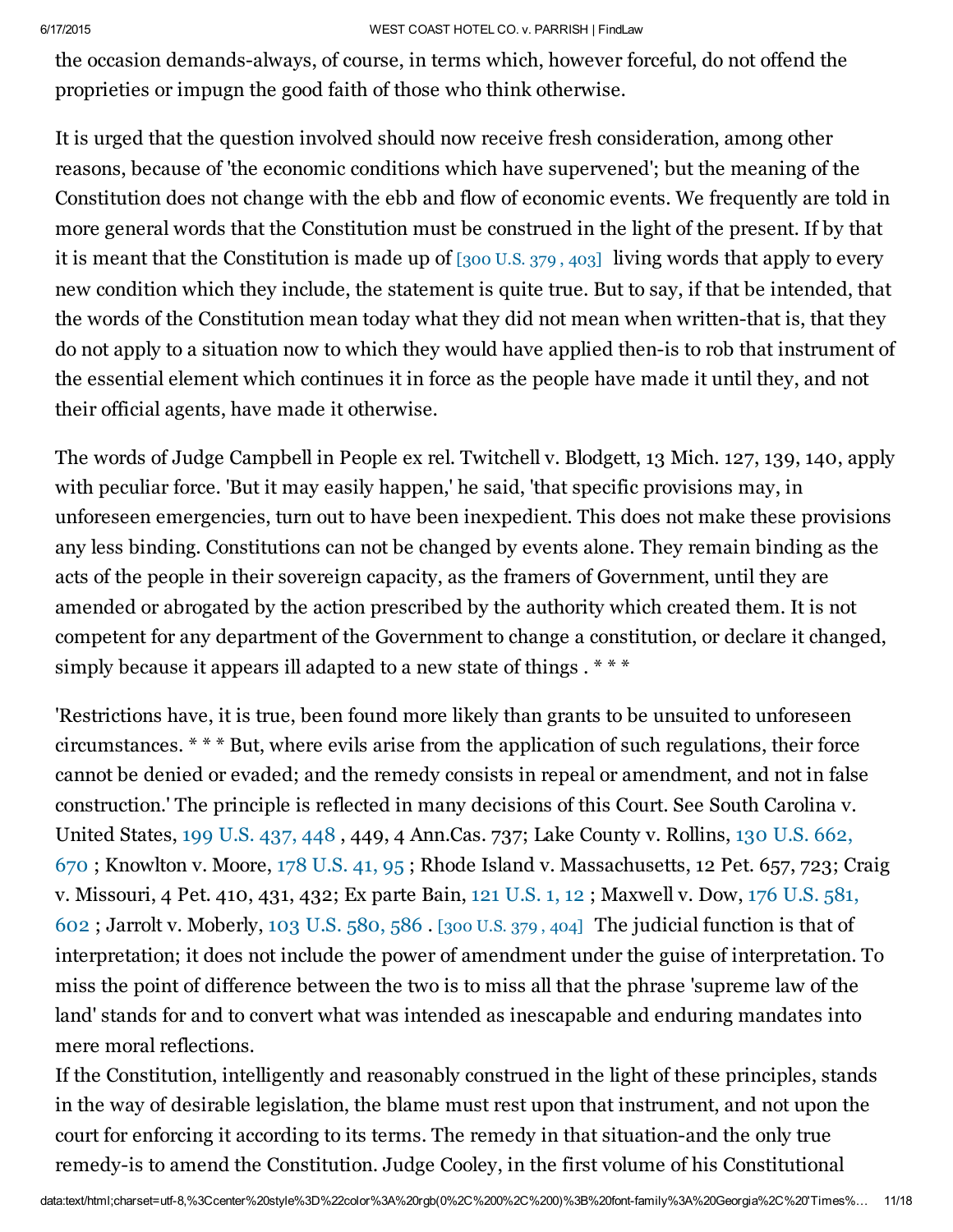Limitations (8th Ed.) p. 124, very clearly pointed out that much of the benefit expected from written Constitutions would be lost if their provisions were to be bent to circumstances or modified by public opinion. He pointed out that the common law, unlike a Constitution, was subject to modification by public sentiment and action which the courts might recognize; but that 'a court or legislature which should allow a change in public sentiment to influence it in giving to a written constitution a construction not warranted by the intention of its founders, would be justly chargeable with reckless disregard of official oath and public duty; and if its course could become a precedent, these instruments would be of little avail. \* \* \* What a court is to do, therefore, is to declare the law as written, leaving it to the people themselves to make such changes as new circumstances may require. The meaning of the constitution is fixed when it is adopted, and it is not different at any subsequent time when a court has occasion to pass upon it.'

The Adkins Case dealt with an Act of Congress which had passed the scrutiny both of the legislative and executive branches of the government. We recognized that [300 U.S. 379, 405] thereby these departments had affirmed the validity of the statute, and properly declared that their determination must be given great weight, but we then concluded, after thorough consideration, that their view could not be sustained. We think it not inappropriate now to add a word on that subject before coming to the question immediately under review.

The people by their Constitution created three separate, distinct, independent, and coequal departments of government. The governmental structure rests, and was intended to rest, not upon any one or upon any two, but upon all three of these fundamental pillars. It seems unnecessary to repeat, what so often has been said, that the powers of these departments are different and are to be exercised independently. The differences clearly and definitely appear in the Constitution. Each of the departments is an agent of its creator; and one department is not and cannot be the agent of another. Each is answerable to its creator for what it does, and not to another agent. The view, therefore, of the Executive and of Congress that an act is constitutional is persuasive in a high degree; but it is not controlling.

Coming, then, to a consideration of the Washington statute, it first is to be observed that it is in every substantial respect identical with the statute involved in the Adkins Case. Such vices as existed in the latter are present in the former. And if the Adkins Case was properly decided, as we who join in this opinion think it was, it necessarily follows that the Washington statute is invalid.

In support of minimum-wage legislation, it has been urged, on the one hand, that great benefits will result in favor of underpaid labor, and, on the other hand, that the danger of such legislation is that the minimum will tend to become the maximum and thus bring down the [300 U.S. 379, 406] earnings of the more efficient toward the level of the less-efficient employees. But with these speculations we have nothing to do. We are concerned only with the question of constitutionality.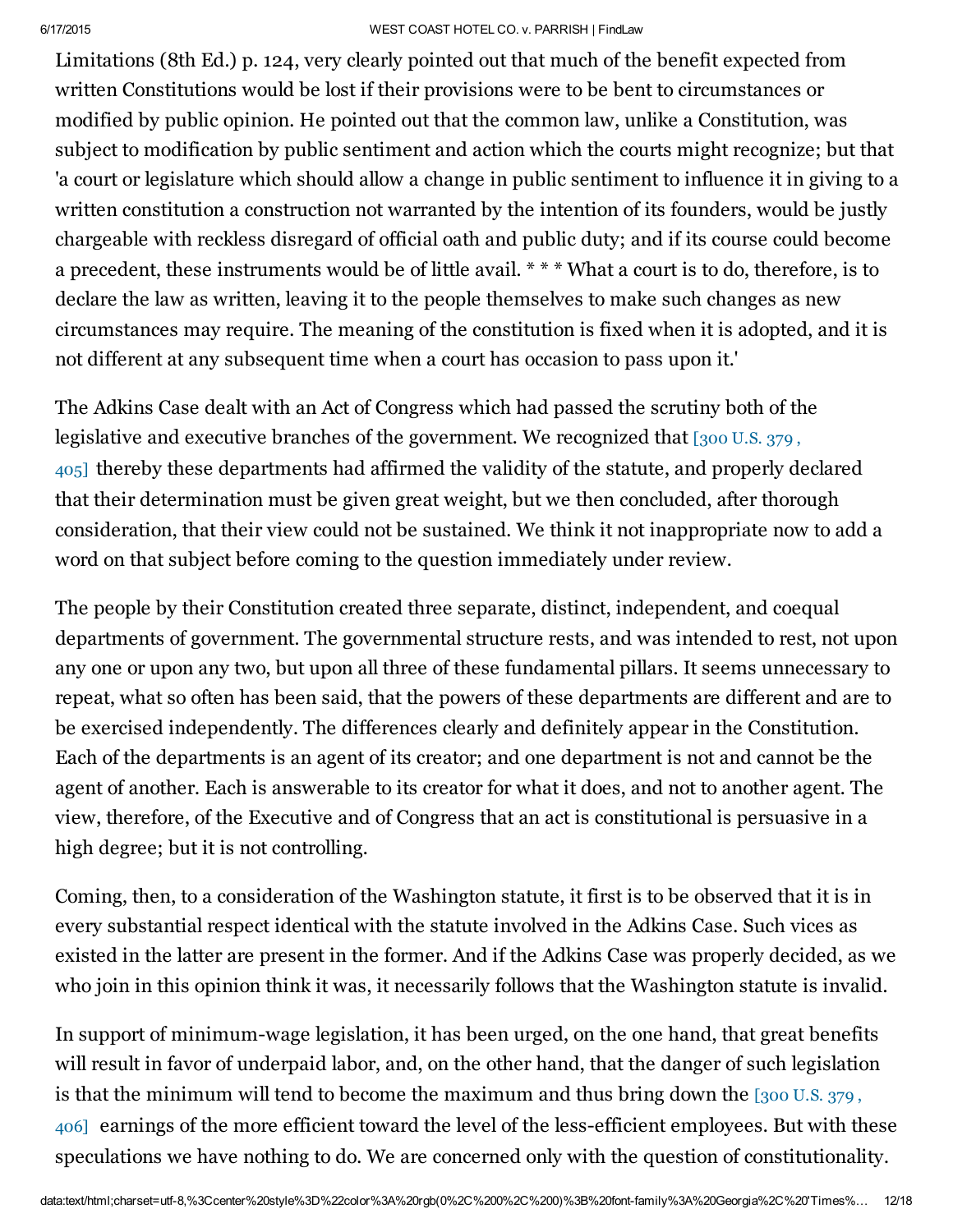That the clause of the Fourteenth Amendment which forbids a state to deprive any person of life, liberty, or property without due process of law includes freedom of contract is so well settled as to be no longer open to question. Nor reasonably can it be disputed that contracts of employment of labor are included in the rule. Adair v. United States, 208 [U.S.](http://caselaw.findlaw.com/us-supreme-court/208/161.html#174) 161, 174 , 175, 280, 13 Ann.Cas. 764; Coppage v. Kansas, 236 [U.S.](http://caselaw.findlaw.com/us-supreme-court/236/1.html#10) 1, 10 , 14, L.R.A. 1915C, 960. In the first of these cases, Mr. Justice Harlan, speaking for the Court, said, 'The right of a person to sell his labor upon such terms as he deems proper is, in its essence, the same as the right of the purchaser of labor to prescribe the conditions upon which he will accept such labor from the person offering to sell it. \* \* \* In all such particulars the employer and the employee have equality of right, and any legislation that disturbs that equality is an arbitrary interference with the liberty of contract which no government can legally justify in a free land.'

In the Adkins Case we referred to this language, and said that while there was no such thing as absolute freedom of contract, but that it was subject to a great variety of restraints, nevertheless, freedom of contract was the general rule and restraint the exception; and that the power to abridge that freedom could only be justified by the existence of exceptional circumstances. This statement of the rule has been many times affirmed; and we do not understand that it is questioned by the present decision.

We further pointed out four distinct classes of cases in which this court from time to time had upheld statutory interferences with the liberty of contract. They were, in brief, (1) statutes fixing rates and charges to be [300 U.S. 379 , 407] exacted by businesses impressed with a public interest; (2) statutes relating to contracts for the performance of public work; (3) statutes prescribing the character, methods, and time for payment of wages; and (4) statutes fixing hours of labor. It is the last class that has been most relied upon as affording support for minimum-wage legislation; and much of the opinion in the Adkins Case, 261 [U.S.](http://caselaw.findlaw.com/us-supreme-court/261/525.html#547) 525, 547-553, 397-399, 24 A.L.R. 1238, is devoted to pointing out the essential distinction between fixing hours of labor and fixing wages. What is there said need not be repeated. It is enough for present purposes to say that statutes of the former class deal with an incident of the employment, having no necessary effect upon wages. The parties are left free to contract about wages, and thereby equalize such additional burdens as may be imposed upon the employer as a result of the restrictions as to hours by an adjustment in respect of the amount of wages. This court, wherever the question is adverted to, has been careful to disclaim any purpose to uphold such legislation as fixing wages, and has recognized an essential difference between the two. E.g., Bunting v. Oregon, 243 [U.S.](http://caselaw.findlaw.com/us-supreme-court/243/426.html) 426 , Ann.Cas.1918A, 1043; Wilson v. New, 243 U.S. [332,](http://caselaw.findlaw.com/us-supreme-court/243/332.html#345) 345 , 346, 353, 354, L.R.A.1917E, 938, Ann.Cas.1918A, 1024; and see Freund, Police Power, 318.

We then pointed out that minimumwage legislation such as that here involved does not deal with any business charged with a public interest, or with public work, or with a temporary emergency,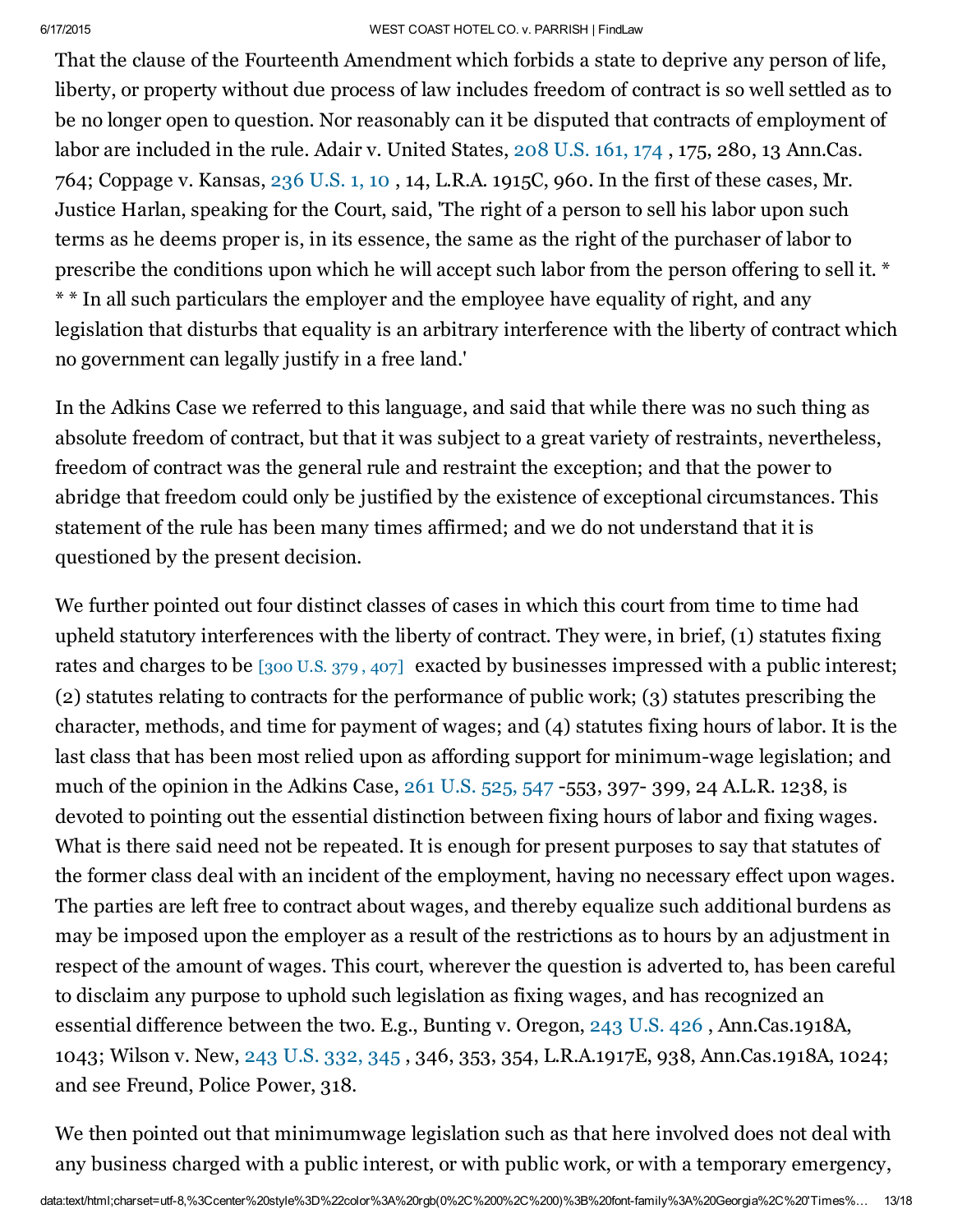or with the character, methods, or periods of wage payments, or with hours of labor, or with the protection of persons under legal disability, or with the prevention of fraud. It is, simply and exclusively, a law fixing wages for adult women who are legally as capable of contracting for themselves as men, and cannot be sustained unless upon principles apart from those involved in cases already decided by the court.

Two cases were involved in the Adkins decision. In one of them it appeared that a woman twentyone years of age, [300 U.S. 379 , 408] who brought the suit, was employed as an elevator operator at a fixed salary. Her services were satisfactory, and she was anxious to retain her position, and her employer, while willing to retain her, was obliged to dispense with her services on account of the penalties prescribed by the act. The wages received by her were the best she was able to obtain for any work she was capable of performing; and the enforcement of the order deprived her, as she alleged, not only of that employment, but left her unable to secure any position at which she could make a living with as good physical and moral surroundings and as good wages as she was receiving and was willing to take. The Washington statute, of course, admits of the same situation and result, and, for aught that appears to the contrary the situation in the present case may have been the same as that just described. Certainly, to the extent that the statute applies to such cases, it cannot be justified as a reasonable restraint upon the freedom of contract. On the contrary, it is essentially arbitrary.

Neither the statute involved in the Adkins Case nor the Washington statute, so far as it is involved here, has the slightest relation to the capacity or earning power of the employee, to the number of hours which constitute the day's work, the character of the place where the work is to be done, or the circumstances or surroundings of the employment. The sole basis upon which the question of validity rests is the assumption that the employee is entitled to receive a sum of money sufficient to provide a living for her, keep her in health and preserve her morals. And, as we pointed out at some length in that case ( $261$  [U.S.](http://caselaw.findlaw.com/us-supreme-court/261/525.html)  $525$ , at pages 555-557, 400, 401, 24 A.L.R. 1238), the question thus presented for the determination of the board can not be solved by any general formula prescribed by a statutory bureau, since it is not a composite but an individual question to be answered for each individual, considered by herself. [300 U.S. 379 , 409] What we said further in that case (261 [U.S.](http://caselaw.findlaw.com/us-supreme-court/261/525.html)  $525$ , at pages 557-559, 401, 24 A.L.R. 1238), is equally applicable here:

'The law takes account of the necessities of only one party to the contract. It ignores the necessities of the employer by compelling him to pay not less than a certain sum, not only whether the employee is capable of earning it, but irrespective of the ability of his business to sustain the burden, generously leaving him, of course, the privilege of abandoning his business as an alternative for going on at a loss. Within the limits of the minimum sum, he is precluded, under penalty of fine and imprisonment, from adjusting compensation to the differing merits of his employees. It compels him to pay at least the sum fixed in any event, because the employee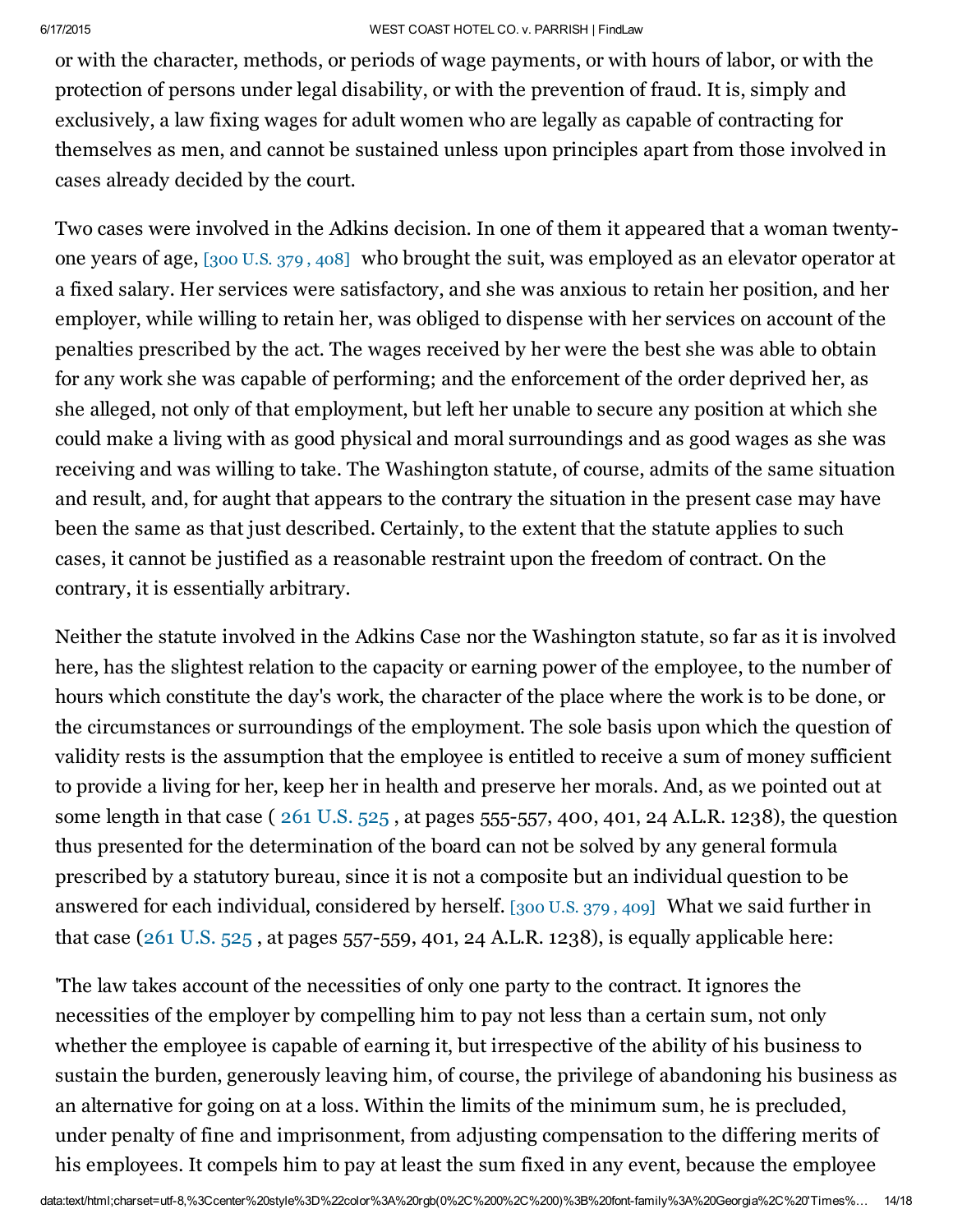needs it, but requires no service of equivalent value from the employee. It therefore undertakes to solve but one-half of the problem. The other half is the establishment of a corresponding standard of efficiency, and this forms no part of the policy of the legislation, although in practice the former half without the latter must lead to ultimate failure, in accordance with the inexorable law that no one can continue indefinitely to take out more than he puts in without ultimately exhausting the supply. The law is not confined to the great and powerful employers but embraces those whose bargaining power may be as weak as that of the employee. It takes no account of periods of stress and business depression, of crippling losses, which may leave the employer himself without adequate means of livelihood. To the extent that the sum fixed exceeds the fair value of the services rendered, it amounts to a compulsory exaction from the employer for the support of a partially indigent person, for whose condition there rests upon him no peculiar responsibility, and therefore, in effect, arbitrarily shifts to his shoulders a burden which, if it belongs to anybody, belongs to society as a whole.

'The feature of this statute, which perhaps more than any other, puts upon it the stamp of invalidity, is that it [300 U.S. 379 , 410] exacts from the employer an arbitrary payment for a purpose and upon a basis having no causal connection with his business, or the contract or the work the employee engages to do. The declared basis, as already pointed out, is not the value of the service rendered, but the extraneous circumstance that the employee needs to get a prescribed sum of money to insure her subsistence, health, and morals. The ethical right of every worker, man or woman, to a living wage may be conceded. One of the declared and important purposes of trade organizations is to secure it. And with that principle and with every legitimate effort to realize it in fact, no one can quarrel; but the fallacy of the proposed method of attaining it is that it assumes that every employer is bound at all events to furnish it. The moral requirement implicit in every contract of employment, viz. that the amount to be paid and the service to be rendered shall bear to each other some relation of just equivalence, is completely ignored. The necessities of the employee are alone considered, and these arise outside of the employment, are the same when there is no employment, and as great in one occupation as in another. Certainly the employer, by paying a fair equivalent for the service rendered, though not sufficient to support the employee, has neither caused nor contributed to her poverty. On the contrary, to the extent of what he pays, he has relieved it. In principle, there can be no difference between the case of selling labor and the case of selling goods. If one goes to the butcher, the baker, or grocer to buy food, he is morally entitled to obtain the worth of his money; but he is not entitled to more. It what he gets is worth what he pays, he is not justified in demanding more, simply because he needs more; and the shopkeeper, having dealt fairly and honestly in that transaction, is not concerned in any peculiar sense with the question of his customer's necessities. Should a statute undertake to vest in a commission [300 U.S. 379 , 411] power to determine the quantity of food necessary for individual support, and require the shopkeeper, if he sell to the individual at all, to furnish that quantity at not more than a fixed maximum, it would undoubtedly fall before the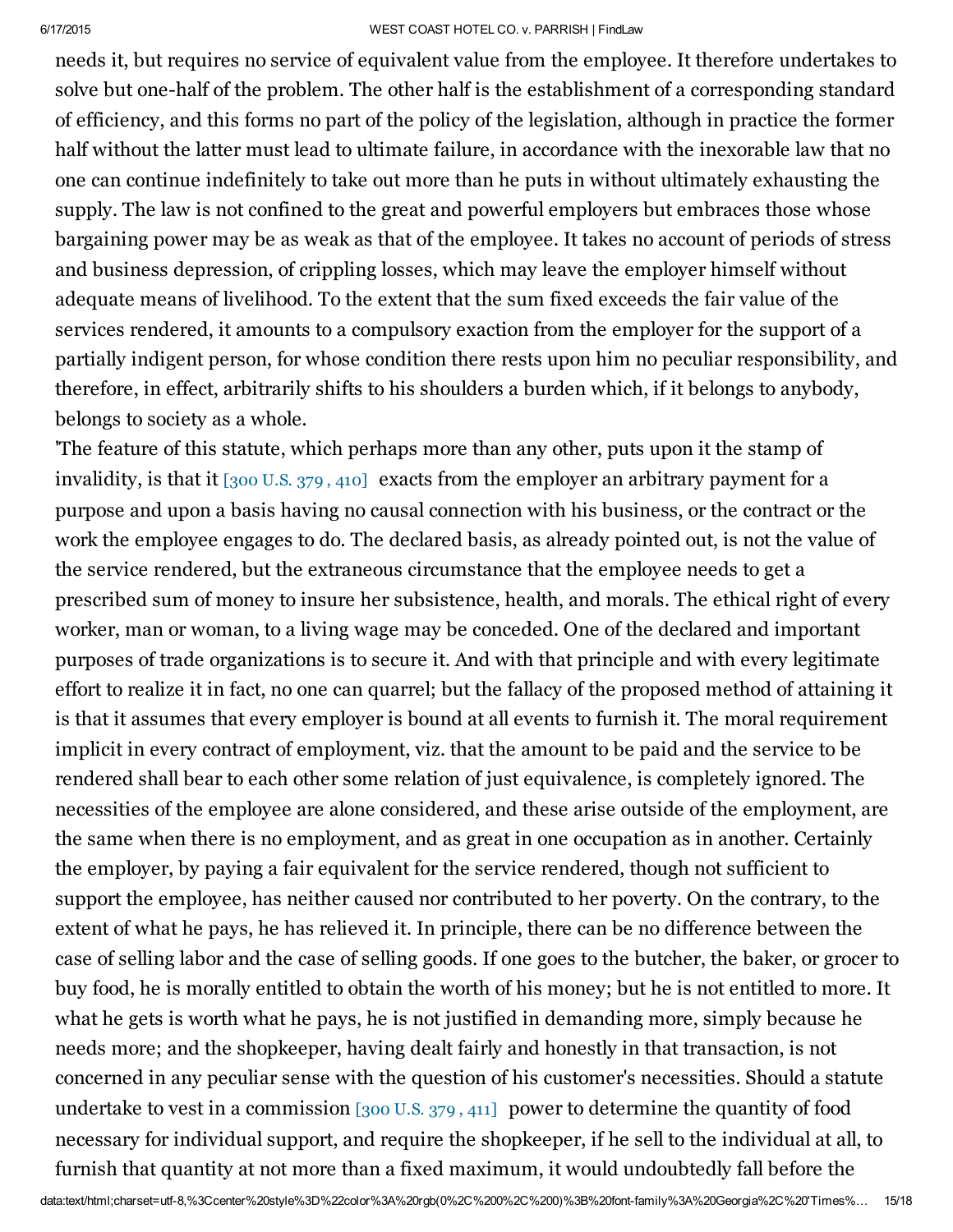constitutional test. The fallacy of any argument in support of the validity of such a statute would be quickly exposed. The argument in support of that now being considered is equally fallacious, though the weakness of it may not be so plain. A statute requiring an employer to pay in money, to pay at prescribed and regular intervals, to pay the value of the services rendered, even to pay with fair relation to the extent of the benefit obtained from the service, would be understandable. But a statute which prescribes payment without regard to any of these things, and solely with relation to circumstances apart from the contract of employment, the business affected by it, and the work done under it, is so clearly the product of a naked, arbitrary exercise of power that it cannot be allowed to stand under the Constitution of the United States.' Whether this would be equally or at all true in respect of the statutes of some of the states we are not called upon to say. They are not now before us; and it is enough that it applies in every

particular to the Washington statute now under consideration.

The Washington statute, like the one for the District of Columbia, fixes minimum wages for adult women. Adult men and their employers are left free to bargain as they please; and it is a significant and an important fact that all state statutes to which our attention has been called are of like character. The common-law rules restricting the power of women to make contracts have, under our system, long since practically disappeared. Women today stand upon a legal and political equality with men. There is no longer any reason why they should be put in different classes in respect of their legal [300 U.S. 379 , 412] right to make contracts; nor should they be denied, in effect, the right to compete with men for work paying lower wages which men may be willing to accept. And it is an arbitrary exercise of the legislative power to do so. In the Tipaldo Case, 298 U.S. [587,](http://caselaw.findlaw.com/us-supreme-court/298/587.html#615) 615 , 925, 103 A.L.R. 1445, it appeared that the New York Legislature had passed two minimum-wage measures-one dealing with women alone, the other with both men and women. The act which included men was vetoed by the Governor. The other, applying to women alone, was approved. The 'factual background' in respect of both measures was substantially the same. In pointing out the arbitrary [discrimination](http://caselaw.findlaw.com/us-supreme-court/298/587.html) which resulted ( 298 U.S.  $587$ , at pages 615-617, 925, 103 A.L.R. 1445), we said:

'These legislative declarations, in form of findings or recitals of fact, serve well to illustrate why any measure that deprives employers and adult women of freedom to agree upon wages, leaving employers and men employees free so to do, is necessarily arbitrary. Much, if not all that in them is said in justification of the regulations that the act imposes in respect of women's wages apply with equal force in support of the same regulation of men's wages. While men are left free to fix their wages by agreement with employers, it would be fanciful to suppose that the regulation of women's wages would be useful to prevent or lessen the evils listed in the first section of the act. Men in need of work are as likely as women to accept the low wages offered by unscrupulous employers. Men in greater number than women support themselves and dependents and because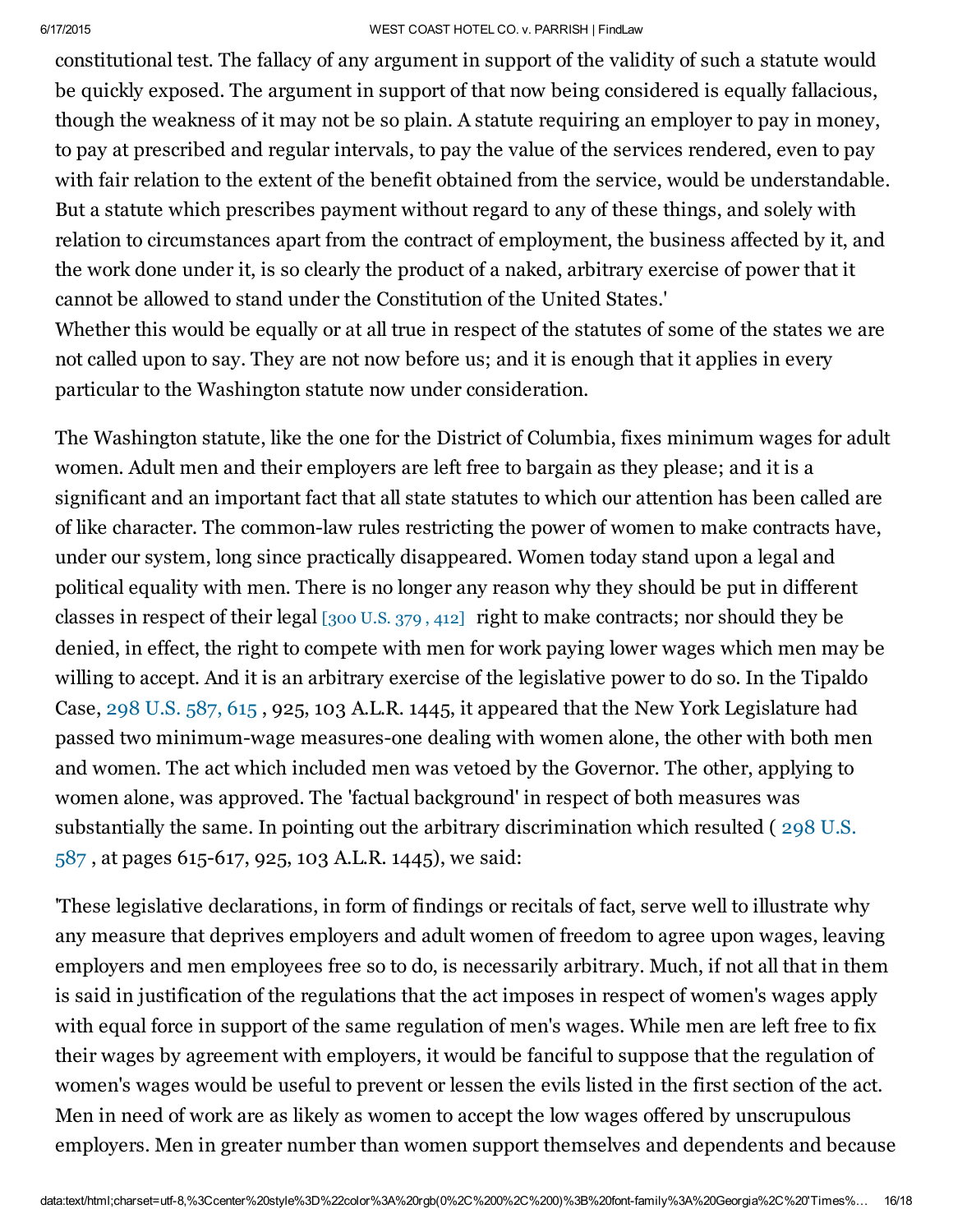of need will work for whatever wages they can get and that without regard to the value of the service and even though the pay is less than minima prescribed in accordance with this act. It is plain that, under circumstances such as those portrayed in the 'factual background,' prescribing of minimum wages for women alone would unreasonably restrain them [300 U.S. 379, 413] in competition with men and tend arbitrarily to deprive them of employment and a fair chance to find work.'

An appeal to the principle that the Legislature is free to recognize degrees of harm and confine its restrictions accordingly, is but to beg the question, which is-Since the contractual rights of men and women are the same, does the legislation here involved, by restricting only the rights of women to make contracts as to wages, create an arbitrary discrimination? We think it does. Difference of sex affords no reasonable ground for making a restriction applicable to the wage contracts of all working women from which like contracts of all working men are left free. Certainly a suggestion that the bargaining ability of the average woman is not equal to that of the average man would lack substance. The ability to make a fair bargain, as every one knows, does not depend upon sex.

If, in the light of the facts, the state legislation, without reason or for reasons of mere expediency, excluded men from the provisions of the legislation, the power was exercised arbitrarily. On the other hand, if such legislation in respect of men was properly omitted on the ground that it would be unconstitutional, the same conclusion of unconstitutionality is inescapable in respect of similar legislative restraint in the case of women. Adkins Case,261 [U.S.](http://caselaw.findlaw.com/us-supreme-court/261/525.html#553) 525, 553 , 399, 24 A.L.R. 1238.

Finally, it may be said that a statute absolutely fixing wages in the various industries at definite sums and forbidding employers and employees from contracting for any other than those designated would probably not be thought to be constitutional. It is hard to see why the power to fix minimum wages does not connote a like power in respect of maximum wages. And yet, if both powers be exercised in such a way that the minimum and the maximum so nearly approach each other as to [300 U.S. 379 , 414] become substantially the same, the right to make any contract in respect of wages will have been completely abrogated.

A more complete discussion may be found in the Adkins and Tipaldo Cases cited supra.

# Footnotes

[ [Footnote](http://caselaw.findlaw.com/us-supreme-court/300/379.html#t1) 1 ] Allgeyer v. Louisiana, 165 [U.S.](http://caselaw.findlaw.com/us-supreme-court/165/578.html) 578 ; Lochner v. New York, 198 [U.S.](http://caselaw.findlaw.com/us-supreme-court/198/45.html#3) 45, 3Ann.Cas. 1133; Adair v. United States, 208 [U.S.](http://caselaw.findlaw.com/us-supreme-court/208/161.html#13) 161, 13 Ann.Cas. 764.

da[ta:text/html;charset=utf8,%3Ccenter%20style%3D%22color%3A%20rgb\(0%2C%200%2C%200\)%3B%20fontfamily%3A%20Georgia%2C%20'Times%…](http://caselaw.findlaw.com/us-supreme-court/226/578.html) 17/18 [ [Footnote](http://caselaw.findlaw.com/us-supreme-court/300/379.html#t2) 2 ] Munn v. Illinois, 94 [U.S.](http://caselaw.findlaw.com/us-supreme-court/94/113.html) 113 ; Railroad Commission Cases, 116 U.S. [307,](http://caselaw.findlaw.com/us-supreme-court/116/307.html#388) 388, 1191; Willcox v. Consolidated Gas Co., 212 [U.S.](http://caselaw.findlaw.com/us-supreme-court/212/19.html#48) 19, 48 L.R.A.(N. S.) 1134, 15 Ann.Cas. 1034; Atkin v. Kansas, 191 [U.S.](http://caselaw.findlaw.com/us-supreme-court/191/207.html) 207 ; Mugler v. Kansas, 123 [U.S.](http://caselaw.findlaw.com/us-supreme-court/123/623.html) 623 ; Crowley v. Christensen, 137 [U.S.](http://caselaw.findlaw.com/us-supreme-court/137/86.html) 86 ; Gundling v. Chicago, 177 [U.S.](http://caselaw.findlaw.com/us-supreme-court/177/183.html) 183 ; Booth v. Illinois, 184 [U.S.](http://caselaw.findlaw.com/us-supreme-court/184/425.html) 425 ; Schmidinger v. Chicago, 226